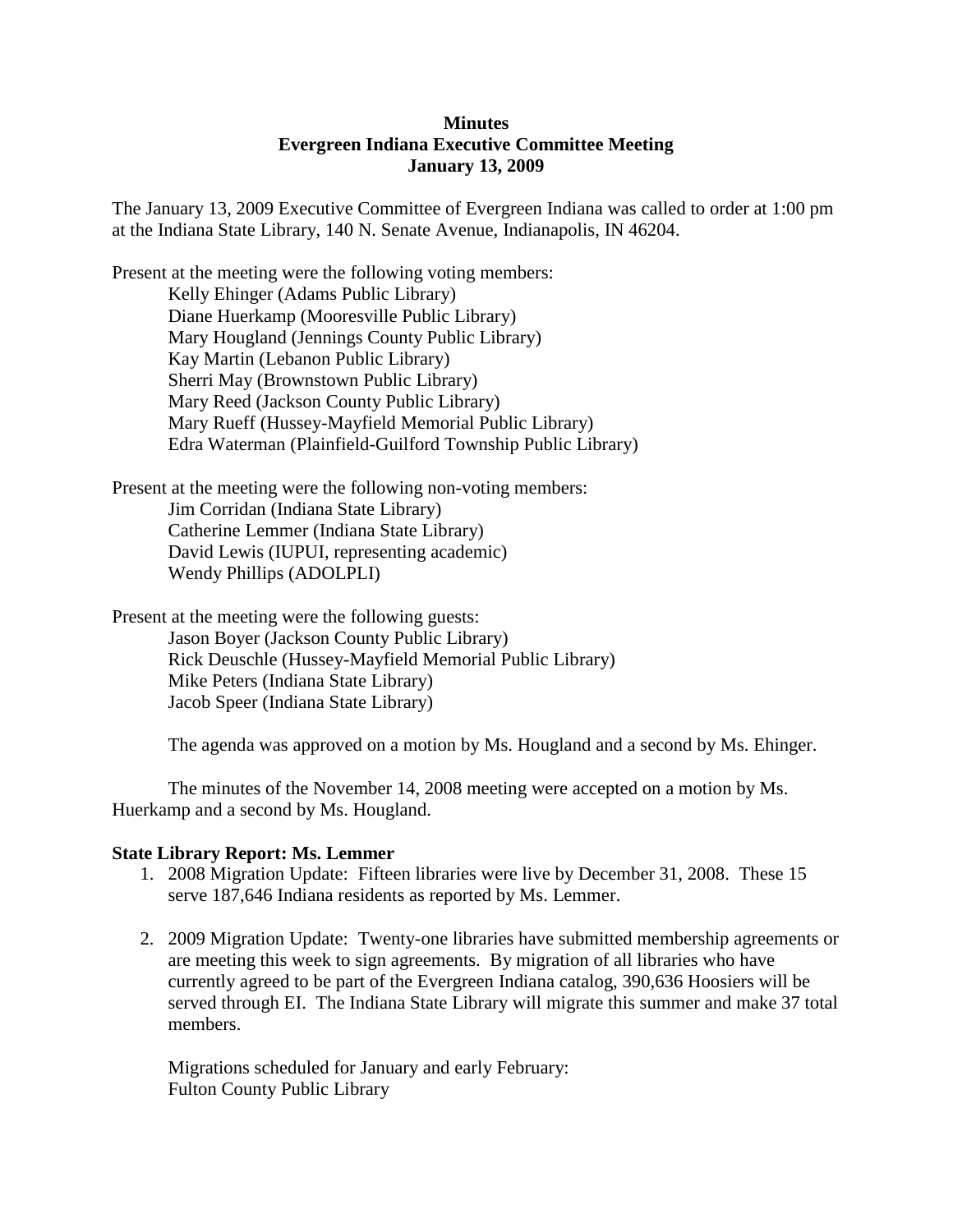Hamilton North Public Library Ladoga-Clark Township Public Library North Webster Community Public Library

March migrations: Noble County Public Library Madison-Jefferson County Public Library Hagerstown Jefferson Township Public Library Thorntown Public Library Otterbein Public Library

3. Equinox Software Inc. Contract Update

Ms. Lemmer reported that the Equinox Software Inc. 2009 contract negotiations have been completed. A reduced hourly rate for software development was also negotiated. The contract provides for the migration of patron and bibliographic records. The costs associated with migrating the transaction data (fines/fees; items out; and holds) will be evaluated individually for each library at the time of migration. The State Library and the library will work to determine if it is cost effective to migrate the data and if migrated, how the costs will be paid. The January migrations will include circulation data.

4. Unique Management Services Inc. Update

The contract with Unique Management Inc. for print notices and collections services is very close to being finalized. The State Library has authorized an additional \$3900 in software development to add additional overdue notice functionality. Included in the functionality development are: 45 day notice, unresolved fee service, invoicing for damaged items, email and print notices. The software developments should be complete by March 2009.

- 5. Creative Data Products, Inc. Update The QPA status for Creative Data Products is almost finalized. The QPA will allow the State Library and member libraries to purchase bar codes and patron library cards without the need to rebid each time.
- 6. Inbound/Outbound Telephony: Indiana and Michigan are working to develop inbound/outbound telephony. Ms. Lemmer has asked for input on what functions should be included in this service.
- 7. Statistical Reports: Mr. Peters provided a Statistical Report of all EI activity through January 12, 2009. Of note:
	- Nearly 150,000 registered borrowers with access to over 900,000 holdings
	- 20,935 holds have been requested with 20,898 filled (99.823%)
	- Average intra-EI transit time  $= 7.6$  days
	- 10,626 transits have occurred
	- A chart was presented with transits to and from each library system.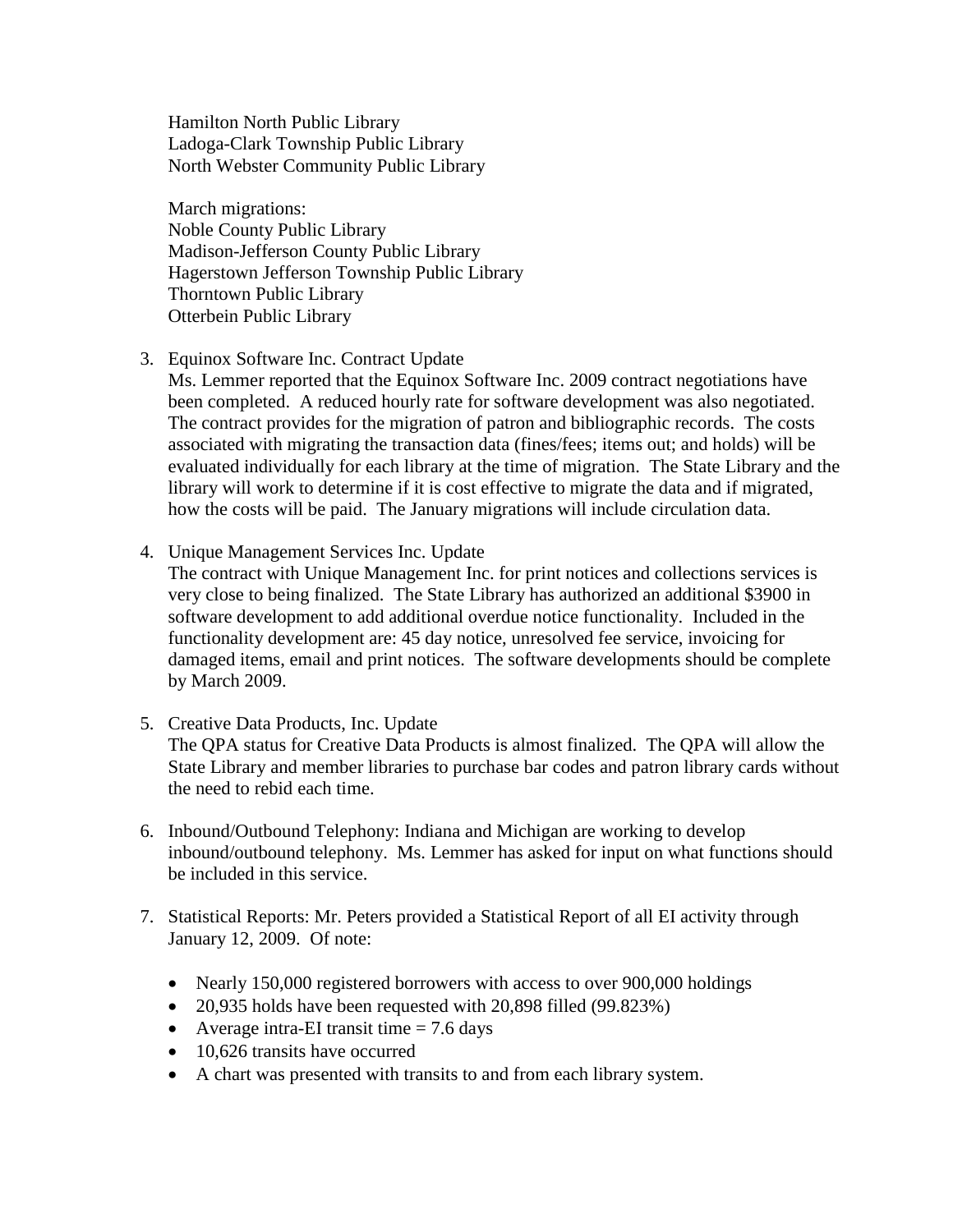## **Committee Reports**

- A. Circulation Committee: (no report)
- B. Cataloging Committee: Ms. Ehinger reported that the Cataloging Committee has been meeting regularly with a subcommittee working diligently on documentation. The documentation has been shared with Michigan and Georgia and has received accolades on the content and format. In addition, the Cataloging Committee has held two basic cataloging training sessions for CAT1s. It is required for all CAT1s to attend these trainings. The next training sessions are in early February with advanced training in mid-February.
- C. IT/Technology (no report)
- D. OPAC Committee (no report)
- E. Serials & Acquisition Committee will meet on January 15, 2009.
- F. Nominating Committee: Ms. May and Ms. Huerkamp provided a report on the nominees to fill the small library representative position on the Executive Committee vacated by Judy Hemmerling. On a motion by Ms. Hougland and second by Ms. Martin, the following were nominated to be on the ballot to fill the vacancy on the Executive Committee: Carol Thornton-Anderson, Director, Melton Public Library, and Karen Niemeyer, Director Thorntown Public Library. On a motion by Ms. Reed and second by Ms. Rueff, the mailing of the ballot was approved.

### **Ratify Membership**

Several libraries were approved by Chair Ms. Waterman in December 2008 including Hagerstown Jefferson Township Public Library, Princeton Public Library, Shoals Public Library, and Switzerland County Public Library. On a motion by Ms. Ehinger and a second by Ms. May, these four libraries' memberships were ratified.

Authority was granted to Chair Ms. Waterman by a motion of Ms. Huerkamp and second by Ms. Hougland to accept applications for new membership before the March meeting in order that migrations can be planned according to ILS type. The Executive Committee must be notified within 48 hours of each authorization.

### Old Business – None

#### New Business

- A. Policy Issues
	- 1. Staff Cards: The Committee discussed staff accounts vs. staff borrowing card records and agreed that staff should not check out materials on their staff account records. Misters Peters, Deuschle, and Boyers will develop a recommendation and send it to the Committee via email.
	- 2. Staff fines: On a motion by Ms. Reed and second by Ms. Hougland, the Committee voted to exempt staff from fines. Fees and damaged costs are not exempted. This change will be made effective within one week.
	- 3. Processing fees: Ms. Waterman polled the Committee on whether anyone had received complaints about the processing fees. About half the Committee has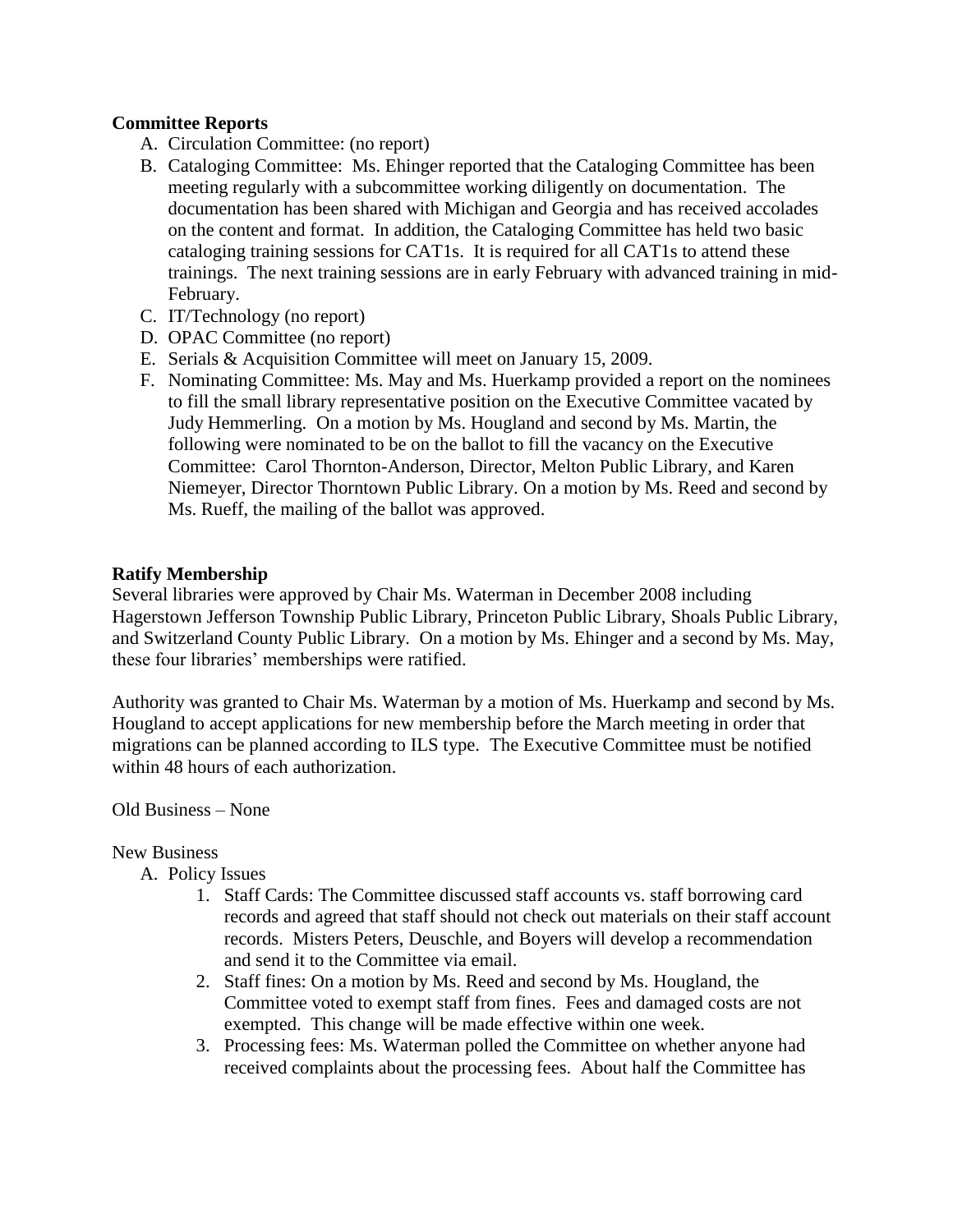received complaints, but many have not. This issue was referred to the Circulation Committee.

- 4. Confidentiality of Records: A member of the Committee asked whether Evergreen Indiana needs a policy addressing the confidentiality of patron records and requests for patron records. Mr. Corridan suggested referring this matter to the State Library's attorney, Sylvia Watson, who will draft a policy for approval at the next Executive Committee meeting.
- B. Procedural Issues
	- 1. Claims Returned/Finding Items on the Shelf Checked Out: Several libraries have reported that a larger-than-expected percentage of items are being found on the shelves that they believe have been checked in. Mr. Deuschle and Mr. Peters advised the Committee that these are often staff errors. Further discussion ensued about options to prioritize firewalls, proxy servers and establishing information hierarchies. These options will increase response time and should alleviate much of the "checked out" items appearing on the shelf. The Committee requested that Ms. Lemmer include these various recommendations in the weekly update to member libraries.
	- 2. Holds Processing: The Committee discussed ways in which holds are processed and some issues with regard to the transit slips. This matter was referred to the Circulation Committee.
- C. Other
	- 1. Schools / Registering patrons: Ms. Reed requested clarification on asking for identification. Her library serves three schools through a bookmobile. The question regarded whether children could be registered without an adult present. Although the answer is no, the Committee provided a variety of options for Jackson County to use to prepare for the upcoming school year.
	- 2. Circ Modifier for Kit: This circ modifier currently is holdable. Ms. Rueff asked whether it should be. This matter was referred to the Circulation Committee.
	- 3. Scanners: Barcode scanners should be programmed to accept all EI libraries' barcodes. This matter was referred to the Circulation Committee.
	- 4. Email from Martha Catt, Hussey-Mayfield Memorial Public Library: Ms. Catt requested that decisions of the Executive Committee have timelines. The Committee discussed the issue of governance, funding, and decision making timelines. Mr. Lewis suggested a board retreat to further discuss this matter with all members of Evergreen later this year.
	- 5. Databases: An issue regarding database subscriptions was brought to the attention of the Committee by Ms. Reed. Jackson County Public Library subscribes to some databases for its patrons and for some library users who are Jennings County Public Library patrons. Now that everyone has one library card, the Jennings County cards are not authenticated for the use of Jackson County databases. Mr. Corridan suggested that some database subscriptions could be available for Evergreen Indiana patrons and requested that Ms. Lemmer poll the membership on database subscriptions already in use at each library to determine whether it would be more cost effective to subscribe for the group.